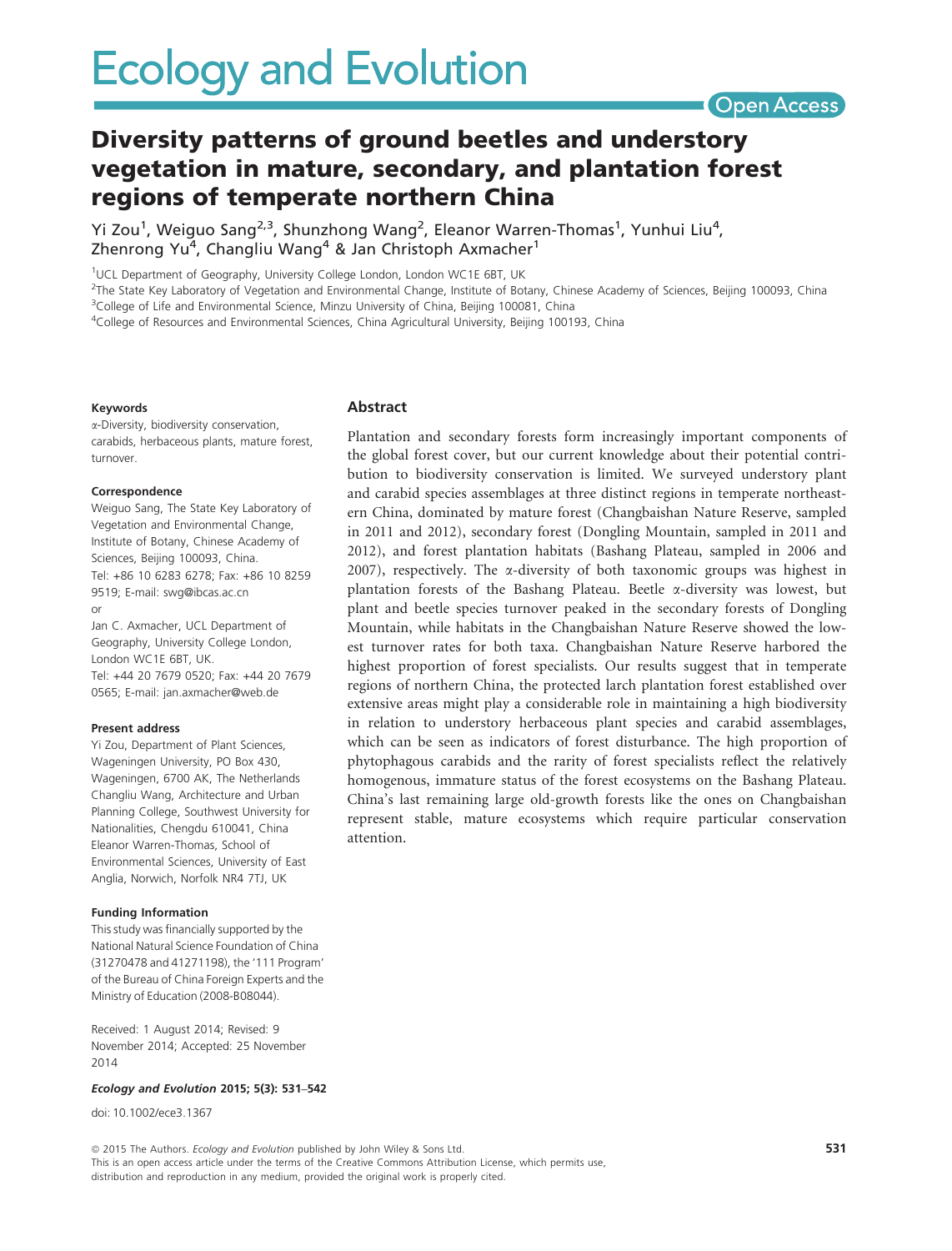# Introduction

The loss of biodiversity due to deforestation has been of increasing global concern. Only 36% of the world's forest cover of 4 billion ha consists of "primary" or mature forests, whereas 53% of the forest ecosystems are modified natural forests, 7% represent seminatural forests and 4% are forest plantations (FAO 2006). Secondary and plantation forests are therefore becoming an increasingly important component of global forest cover (Bass 2004; FAO 2006; Liu et al. 2008). Although it is believed that mature forests are irreplaceable for sustaining biodiversity (Gibson et al. 2011; Ruiz-Benito et al. 2012), secondary and plantation forests are known to play an important role in maintaining forest biodiversity (Barbaro et al. 2005). The overall contribution secondary and plantation forests make toward biodiversity conservation nonetheless has been vigorously debated (Lawton et al. 1998; Brockerhoff et al. 2001, 2008; Hartley 2002; Sayer et al. 2004; Gibson et al. 2011).

China currently harbors the world's largest plantation forest cover, totaling about 62 million ha. This represents about 31.8% of China's total forest area (Chinese State Forestry Bureau 2011), with large-scale planned afforestation and reforestation programs expected to further extend this area in the near future (Wang et al. 2007). Not least due to the marked regeneration of native forest vegetation in the undergrowth of many forest plantations, any logging activities beyond normal stand management have been strictly banned in these forests (Wang et al. 2007), generating a number of large-scale, well-protected plantation and secondary forest mosaics (Li 2004). Their protection is further underpinned by various government programs aimed at conserving reforestation and afforestation forest resources. The main functions of these largescale protected secondary forests and forest plantations are seen in the prevention of soil erosion and associated sand storms as well as in carbon sequestration. Their establishment, however, is lacking clear conservation and habitat restoration objectives (Sayer et al. 2004). In some cases, forest plantations have even resulted in substantial ecosystem and biodiversity degradation (Cao et al. 2010b; Xu 2011), while in most cases, their effects on local species richness and composition are unknown.

Previous studies comparing the biodiversity of mature, secondary, and plantation forests are mostly limited to small sites in relatively limited overall study areas (Elek et al. 2001; Carnevale and Montagnini 2002; Maeto et al. 2002; Barlow et al. 2007a,b; Makino et al. 2007). One potential problem of such comparisons is the relative vicinity of the different forest types (Carnus et al. 2006; Chazdon et al. 2009), as transient species particularly in mobile insects may be infrequently recorded among each forest type (Barlow et al. 2007b). It is also often difficult to avoid the impact of edge effects in diversity studies based in finely grained forest mosaics (Lopez-Barrera et al. 2005; Pardini et al. 2009). Accordingly, to enhance the general understanding of the role plantation and secondary forests play in biodiversity conservation, an additional comparison between mature, plantation, and secondary forests distributed across wider geographical areas will have great significance. Here, we selected three distinct study regions in the temperate region of north China, with forests of these regions being clearly dominated by mature, secondary, and plantation forest ecosystems, respectively. As it is technically impossible to assess the complete diversity status of all species in forest ecosystems, a more feasible alternative is to focus research on some of the most species-rich taxonomic groups. Here, we selected a highly diverse ground-dwelling arthropod group, ground beetles (Coleoptera: Carabidae). Ground beetles are very sensitive to environmental change and have been successfully used as bio-indicators in investigations into the regional biodiversity status in relation to forest management in Europe (Humphrey et al. 1999; Magura et al. 2000, 2001; Koivula 2002; Finch 2005; Lövei et al. 2006; Karen et al. 2008; Lange et al. 2014; Negro et al. 2014), Africa (Rainio and Niemelä 2006), Central and North America (Klimaszewski et al. 2005; Ulyshen et al. 2006), and south China (Meng et al. 2012). In addition to ground beetles, the composition and diversity of plant species were also recorded in all three study regions. Given that the main woody plant species have been planted in plantation forests and in some parts of secondary forests in our study regions, we did not consider them to be suitable indicators of phyto-diversity and focused our vegetation surveys on understory herbaceous plant assemblages, as this group contains the main diversity of the vegetation.

The overall objectives of this study were to compare the a-diversity of herbaceous plants and carabids in the three regions dominated by mature, secondary, and plantation forests, respectively, and to analyze the structure of ground beetle and plant assemblages in the study regions. We hypothesize that the mature forest harbors the highest diversity for both carabids and plants, followed by the secondary forest, with the plantation forest harboring the lowest diversity levels. This is based on our expectations that particularly forest specialist species will only have survived in China's remnant mature forest ecosystems and that the relatively homogeneous, monodominant canopy cover encountered in plantation forests will only support a limited diversity in both, understory plant and ground beetle species. Furthermore, we hypothesize that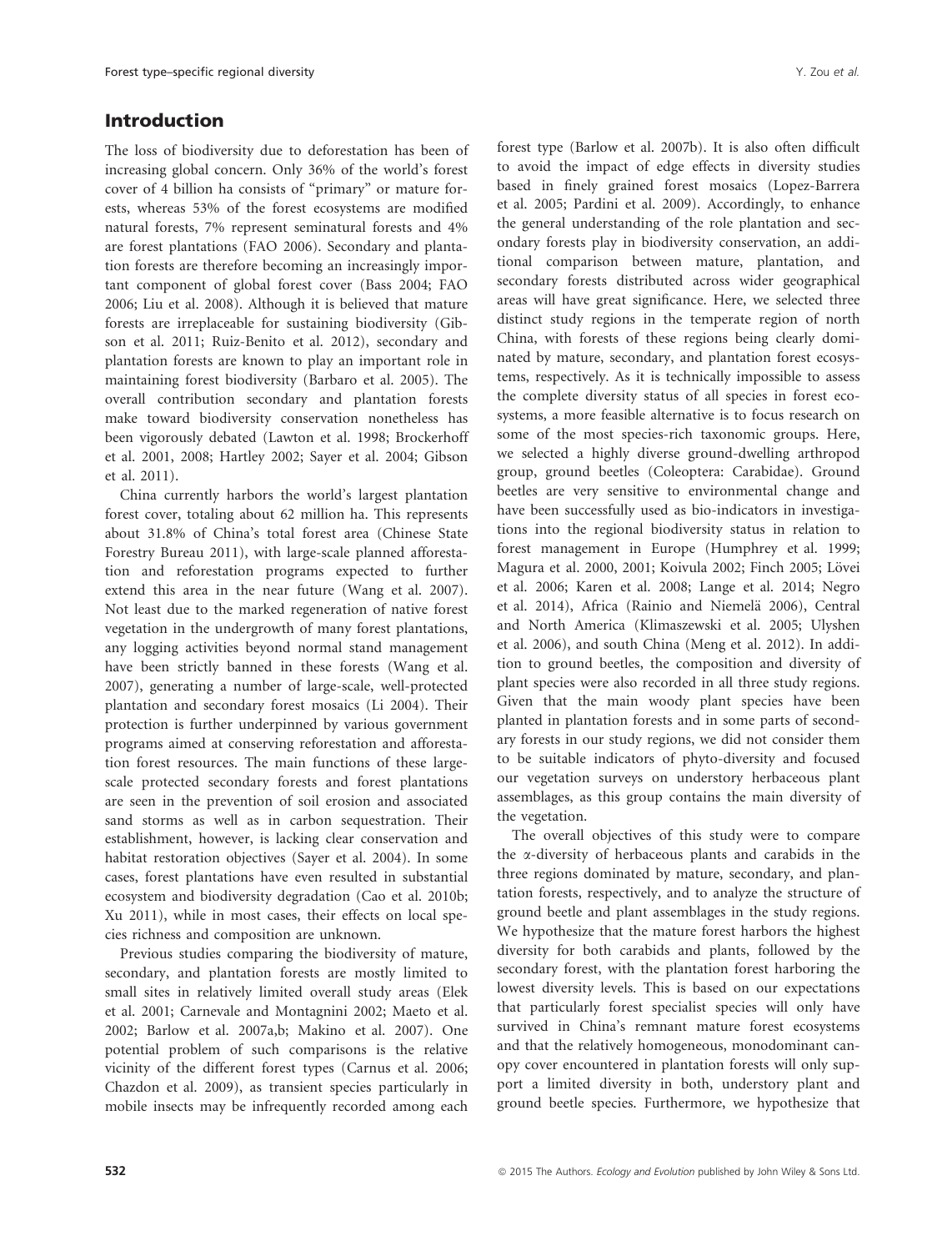the species composition varies according to the study regions, but expect a notable overlap particularly in widespread, generalist species between the different regions, with both mature forest and forest plantation hypothesized to share more species with the secondary forest region than with each other.

# Materials and Methods

### Study regions

Our study areas are located at three distinct geographical regions that harbor different forest types. The first study region was located in the Changbaishan Nature Reserve (CNR) (41°41′–42°51′N, 127°43′–128°16′E) in Jilin Province (Fig. 1). The reserve has an area of about 20,000 ha, making it the largest pristine temperate forest region in northern China. Four different forest zones can be clearly distinguished with increasing elevation (Chen et al. 1964; Xu et al. 2004; Sang and Bai 2009): a mixed coniferous and broad-leaved forest zone at 700–1100 m, a mixed coniferous forest zone at 1100–1500 m, a subalpine mixed coniferous forest zone at 1500–1800 m, and a birch forest zone at 1800–2100 m. Based on similarities in climatic conditions across the study regions investigated here, we selected 11 study plots in the continuous mixed coniferous and broad-leaved forest area for this study. These forests experience an average annual temperature of 3.4°C, and the annual precipitation amounts to 654 mm (Chen et al. 1964; Sang and Bai 2009).

The second study region was located at the Dongling Mountain (DLM) (40°00'N, 115°26'E), which is located



Figure 1. Map of the study region, with the gray areas showing the extend of the temperate forest region (BSP: Bashang Plateau; CNR: Changbaishan Nature Reserve; DLM: Dongling Mountain).

about 110 km southwest of the Beijing city center near the boundary between Beijing and Hebei Province (Fig. 1). The altitude of the mountain ranges from 800 m to 2300 m. The region was originally dominated by oak (Quercus liaotungensis Mayr) forests, but was extensively deforested and large areas were subsequently recolonized by secondary forests, while other areas were partly reforested with pine (Pinus tabulaeformis Carrière) and larch (Larix principis-rupprechtii Mayr) plantations in the 1960s (Yu et al. 2010). This resulted in a finely grained mosaic of different interlinking forest types covering the area. Our 12 selected plots at DLM were located at Beijing Xiaolongmen Forest Park and represented forest patches of secondary oak, birch (Betula platyphylla Suk. and B. dahurica Pall.), and mixed forests, with four plots selected in each of these forest types. This region experiences a warm temperate and continental monsoon climate, with an annual mean temperature at 1100 m of 4.8°C and an average annual precipitation of 612 mm (Sang 2004).

The final research region was located on the Bashang Plateau (BSP) (Fig. 1) in the mountain ranges of the Hebei Province between Beijing and the Inner Mongolian Plateau, which represents the transition zone between the subhumid monsoon climate and the semi-arid steppe climate (Zhao et al. 2005). The vegetation therefore falls within the boundary between the warm temperate deciduous broad-leaved forest zone and the temperate grassland zone (Zhang 2007). In the past, the region has experienced severe land degradation due to overgrazing and forest transformations into cropland (Zhao et al. 2005). Since the late 20th century, a wide range of forest plantations has been established in this region under policies such as the "Grain for Green" Project and the "Sand Control Programme" (Cao 2011), with larch (Larix principis-rupprechtii Mayr) as the main plantation tree species. In this region, we selected separate forest plantations of varying sizes in two main areas, Baiqi Village (41°3'N, 116°11'E) at an elevation of about 1380 m asl and Shizigou Village (41°13'N, 115°23'E) at about 1650 m asl, where we selected 4 sampling plots, respectively. Apart from one plot in Shizigou which was a poplar (Populus tomentosa Carr) plantation, all plots were larch monocultures. The annual mean temperature at Baiqi ranges between 4°C and 6°C, with an average annual precipitation of 515 mm, whereas the annual mean temperature at Shizigou ranges between 2°C and 4°C, with annual precipitation below 500 mm.

These three study sites were therefore located in regions at a minimum distance exceeding 130 km. Plots were subsequently selected at different altitudes in each region to compensate for the different general temperature regimes associated with the change in latitude.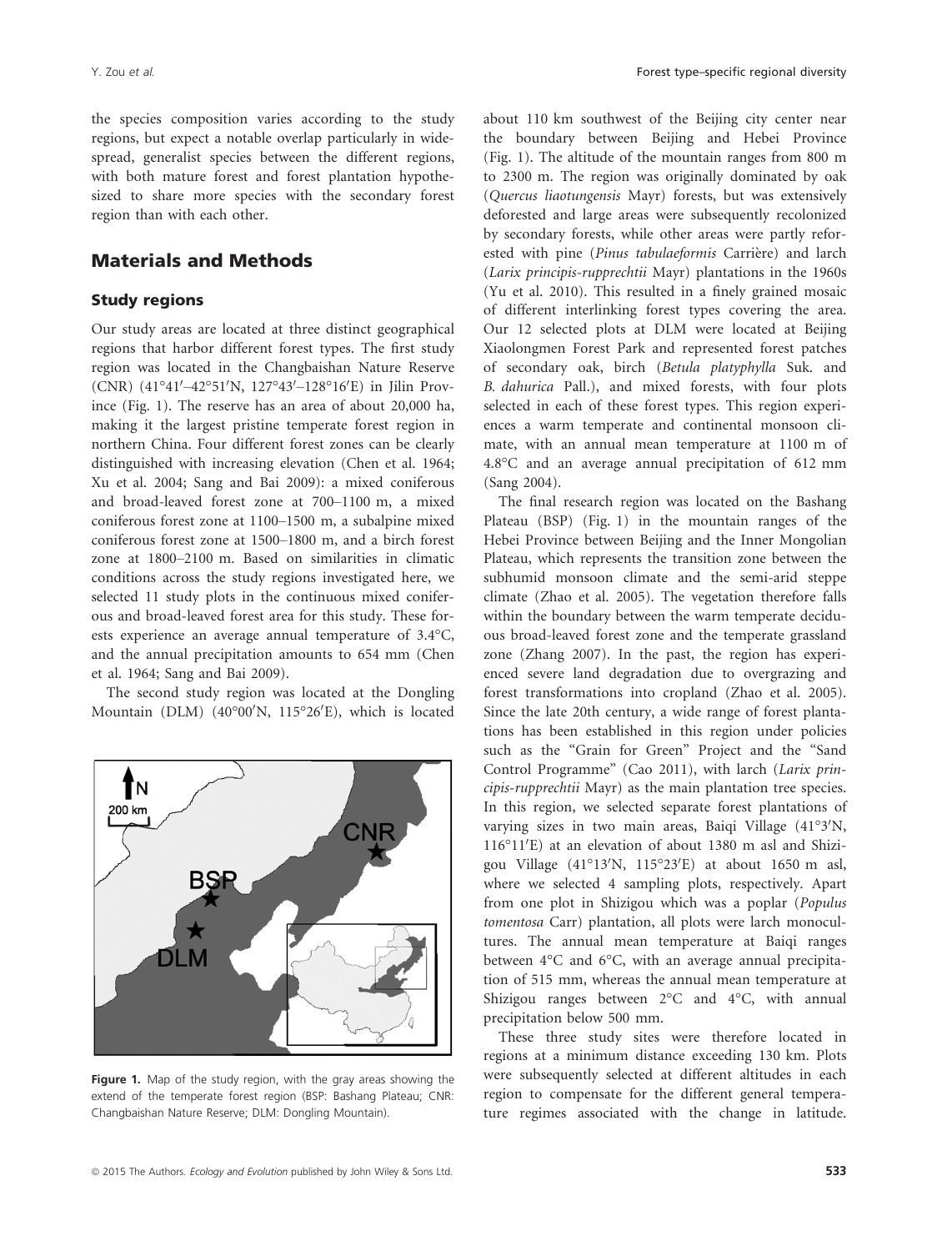Nonetheless, some differences in climatological conditions prevailed, which might also alter the biogeographical composition of the vegetation and the carabid assemblages. BSP sites in particular experience a wider amplitude of annual mean temperatures and are more severely affected by drought than sites at the other regions. Despite these limitations, the approach we used here based on three distinct regions addresses a lot of the limitations of studies using sites located in close proximity which we outlined above, and as all three regions are representative of the temperate forest zone of northern China (Zhang 2007), our study provides highly relevant and important information on the biodiversity status of these distinctive forest types.

### Insect sampling and vegetation survey

Not least due to differences in topography and accessibility, sampling approaches differed slightly between the sampling regions, as sampling was conducted during three different campaigns.

Carabids were all sampled using pitfall traps at individual plots with a minimum distance of 60 m between neighboring plots at all sites. In CNR, each study plot had a size of  $20 \times 20$  m<sup>2</sup> and was divided equally into four subplots, where four pitfall traps were, respectively, placed in the center of each subplot. Study plots also measured 20  $\times$  20 m<sup>2</sup> in DLM, while two pitfall traps at a distance of 2 m were randomly located inside the plot. Plots again measured  $20 \times 20$  m<sup>2</sup> in BSP. Here, an array of eight traps was positioned inside each plot. All pitfall traps were covered by an aluminum roof to protect samples from rainfall and leave litter contamination.

Due to the large geographical extend of the study regions and associated logistics, it was impossible to collect samples and set traps at all plots on the same day. In CNR, carabids were sampled continuously between June and August in 2011 and 2012, covering a sampling period between 11 and 14 weeks in the 2 years. In DLM, sampling was conducted between June and August in 2011, and between June and September in 2012 over continuous sampling periods totaling about 20 weeks. Carabids were sampled between May and October in 2006 and 2007 at the BSP. Nonetheless, sampling was limited to 6 days each month, resulting in a total sampling period of about 10 weeks. Overall, sampling period-related variations cannot be fully negated when comparing the carabid assemblages across the different regions (Harvey et al. 2008), although the sampling was conducted over 2 years at each region to account for interannual variability. The slightly longer sampling period used at BSP may also have increased the chance of catching more species than at the other two regions (Yu et al. 2006). This was partly related to the local climatic conditions and fire risk at CNR and DLM, which prevented sampling in late autumn. While we acknowledge that these different sampling regimes used at the three study regions might result in the underrepresentation particularly of some autumnal species, we are confident that our samples are widely representative of the carabid assemblages in China's temperate forests and cover the peak carabid activity periods in these forests at all three regions (Yu et al. 2002).

The presence of herbaceous species was recorded on four plots of 1  $m<sup>2</sup>$  randomly located within the subplots at CNR and DLM, and on five  $2 \times 2$  m<sup>2</sup> subplots located at the four corners of each plot and in the plot center at BSP. More detailed descriptions of the sampling designs at CNR can be found in Zou et al. (2014), at DLM in Warren-Thomas et al. (2014) and at BSP in Axmacher et al. (2011).

### Data analysis

To minimize between-sample variations in the same study region, data were pooled for a-diversity analysis. It needs to be noted that although BSP contains two distinct study areas, species turnover between these two areas was low for both carabids and herbaceous plants (see Results section), indicating relatively homogeneous species assemblages to occur across the two areas, and data within the BSP plots were therefore deemed suitable to be combined.

As the overall sampling efforts varied between different study regions, we used Hurlbert rarefaction to standardize and allow for direct comparison of the species richness of carabids. Hurlbert rarefaction is a proved approach allowing robust standardized comparisons of samples varying in sample sizes and underlying sampling effort (Hurlbert 2004; Olszewski 2004; Colwell et al. 2012; Fiedler and Truxa 2012). We selected individual-based rarefaction for carabids rather than sample-based (trap-based) rarefaction because different numbers of samples were used per plot in the different study areas as outlined above, and we believe that the number of specimens caught by each trap increases in a nonlinear fashion with an increasing number of traps. It is probable that the larger vegetation survey areas per plot sampled at BSP contain more species (Magurran 1988). Therefore, area-based rarefaction for incidence data was used for herbaceous plants to take full account of the difference in overall survey area sampled in the different study regions. Additionally, species rank– abundance plots were calculated to compare species dominance patterns of carabids between study regions.

In addition, we established the composition of carabid feeding guilds (carnivores, omnivores, or phytophagous) following the classifications of Harvey et al. (2008), Yu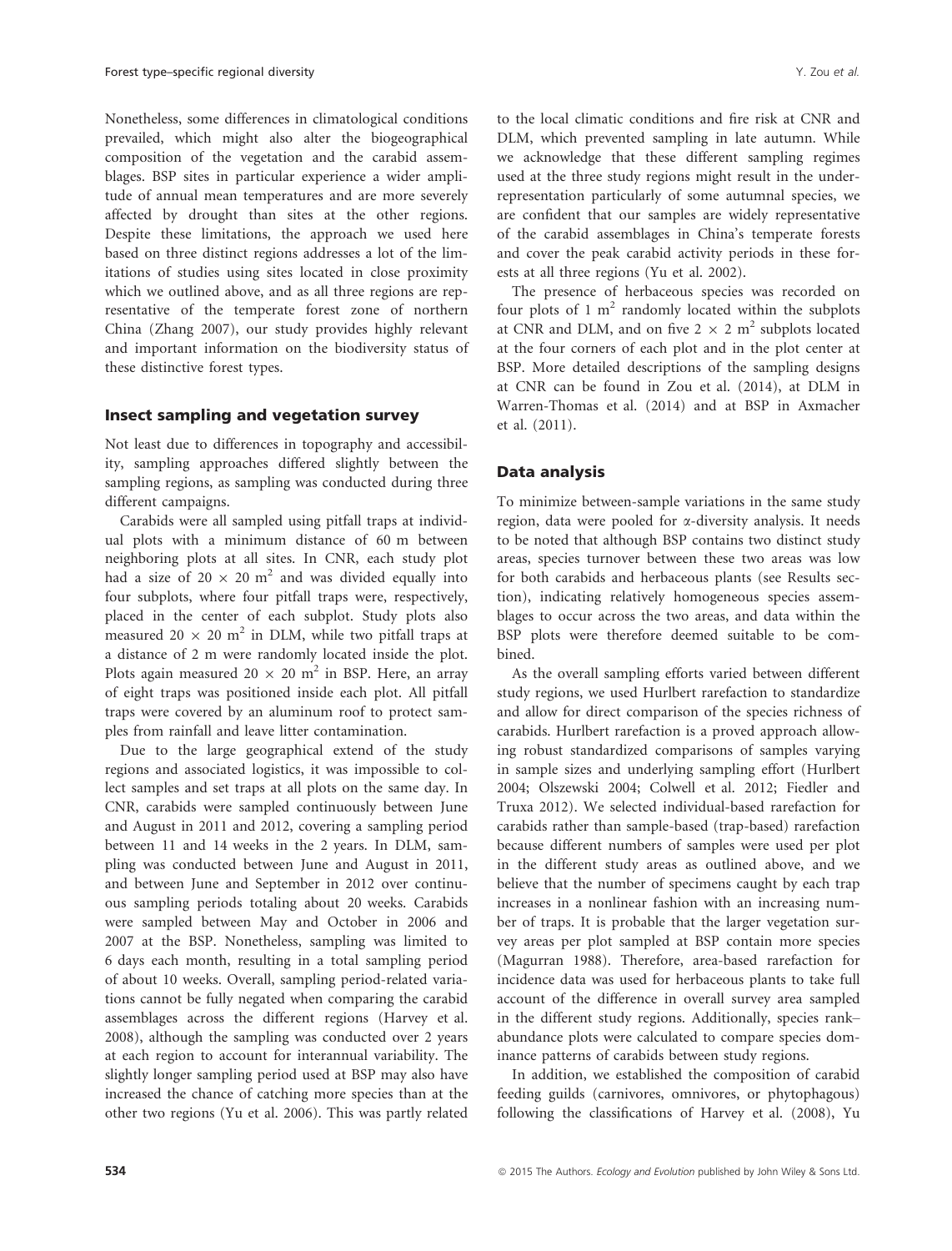et al. (2010), Oelbermann and Scheu (2010), ElSayed and Nakamura (2010), Zhu et al. (1999), Hering and Plachter (1997) and based on further consultations with experts from the Institute of Zoology, Chinese Academy of Sciences. In cases where detailed information was missing, species from the same genus were considered as belonging to the same feeding guilds.

Beta-diversity can be defined in a number of ways (Tuomisto 2010). In the context of this study, we use the term to describe the degree of species turnover between different sampling plots (Whittaker 1960). To analyze this turnover, we calculated dissimilarity matrices reflecting changes in the species composition between plots for each taxon. For carabids, the dissimilarity matrices were calculated based on chord-normalized expected species shared (CNESS) for a minimum sample size  $(m = 1)$ , strongly weighing changes in the dominant species. The matrices for herbaceous plants were calculated based on the Jaccard index using incidence (presence–absence) data. Nonmetric two-dimensional scaling (NMTDS) was used to subsequently visualize the dissimilarity patterns.

CNESS results were calculated using the software COMPAH (Gallagher 1998). The remaining calculations and statistics were computed in R (R Development Core Team 2011), using the package "vegan" (Oksanen et al. 2012) to calculate the "Jaccard" index and to calculate the ordination plots.

# Results

### a-diversity

In total, the three study sites contained 279 herbaceous plant species. Of these, 46 species were recorded in CNR and 49 were observed in DLM, whereas 184 species were



Figure 2. Species–area rarefaction curves of herbaceous plant species in the different study areas (shaded areas represent 95% confidence intervals; BSP: Bashang Plateau; CNR: Changbaishan Nature Reserve; DLM: Dongling Mountain).



Figure 3. Rarefaction curves of carabids in different regions (shaded areas represent 95% confidence intervals; BSP: Bashang Plateau; CNR: Changbaishan Nature Reserve; DLM: Dongling Mountain).

recorded in BSP. Incidence-based species–area rarefaction showed that BSP was substantially more diverse in the number of herbaceous plant species than the other two regions. Rarefaction curves furthermore showed a similar number of herbaceous plant species at both CNR and DLM (Fig. 2).

A total of 2571 carabids representing 73 species were collected in the plots representing the three study areas. Of these, 1178 individuals representing 30 species were recorded at CNR, 714 individuals representing 20 species at DLM, and 679 individuals representing 33 species, at BSP. Rarefaction curves showed a similar trend to the observed species richness, with BSP having the highest rarefied species richness and DLM reaching the lowest estimated value (Fig. 3). In comparison between the three regions, the dominant ground beetle species take up similar proportions in the assemblages (Fig. 4). In CNR, carabid assemblages were dominated by Pterostichus vladivostokensis Lafer, Pt. orientalis Motschulsky, and Pt. interruptus Dejean, accounting for 62.5% of all individuals. The assemblages in DLM were dominated by



Figure 4. Rank–abundance distribution of carabid species in Changbaishan Nature Reserve (CNR), Dongling Mountain (DLM), and Bashang Plateau (BSP).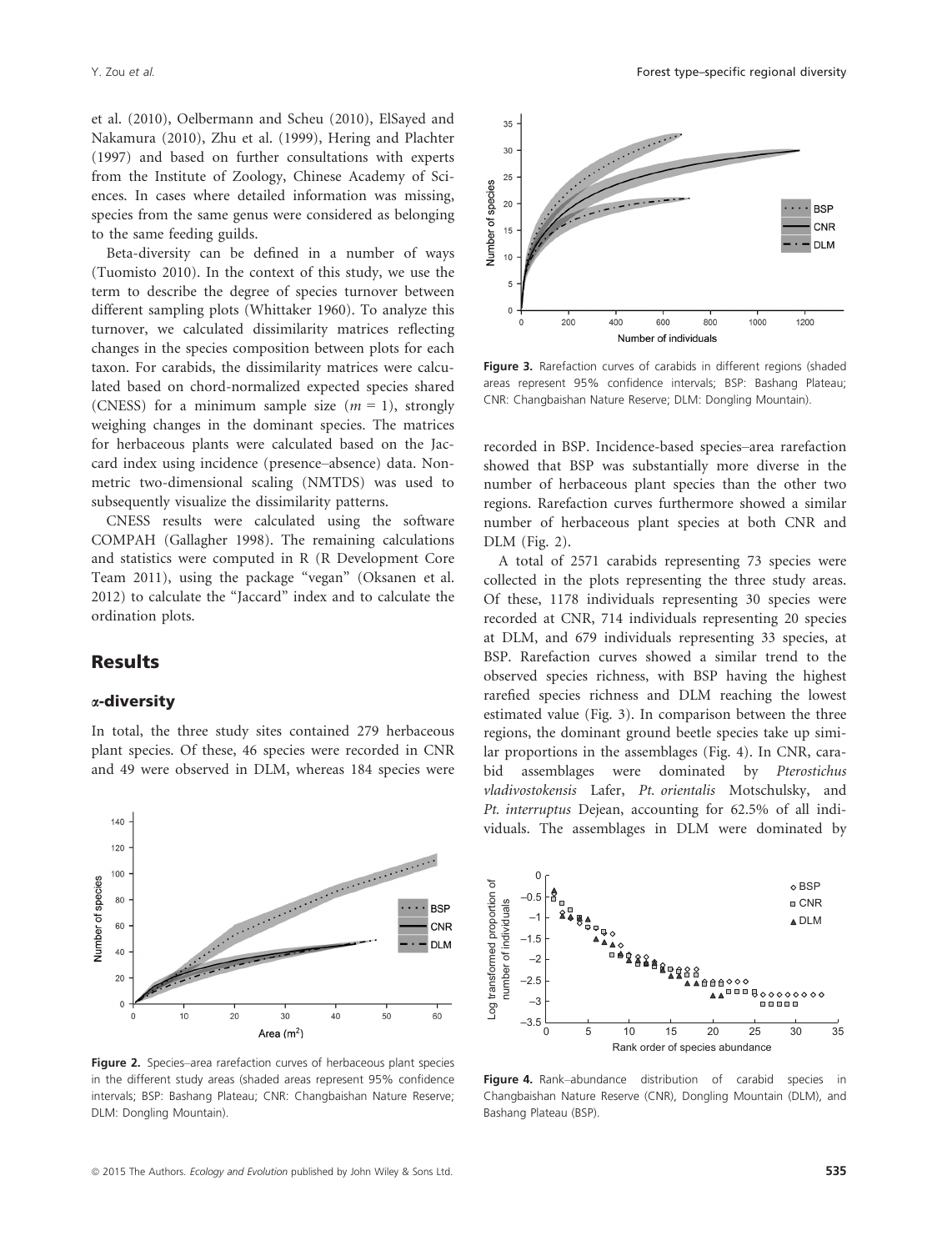

Figure 5. Proportion of shared and unique species between the three study regions, with dot size proportional of the number of species (BSP: Bashang Plateau; CNR: Changbaishan Nature Reserve; DLM: Dongling Mountain).

Pt. acutidens Fairmaire, Carabus crassesculptus Kraatz, and C. manifestus Kraatz, which accounted for 65.8% of all individuals. At BSP, the three dominant species Pt. fortipes Chaudoir, Pseudotaphoxenus mongolicus Jedlicka, and Pt. gebleri Dejean accounted for 60.1% of the sampled individuals. The pattern of rare species (accounting for less than 1% of the specimens in the samples, and with a  $log$  value lower than  $-2)$  was different between the three regions: BSP samples contained 21 rare species and CNR had a very similar number of 20 rare species, while samples at DLM only contained 11 rare species (Fig. 4).

### Species composition, turnover, and assemblage similarities

In relation to species composition, CNR shared more herbaceous plant species with DLM (six species) than with BSP (one species) (Fig. 5). In BSP, 172 of the 184 recorded herbaceous plant species (93%) were unique to these plantation forests, while the proportion of unique species for herbaceous plants in CNR was also high (83%), but much lower in DLM (65%) (Fig. 5). Impatiens noli-tangere Linn. was the only herbaceous species that was recorded at all three regions.

For carabids, CNR shared 2 species with DLM and 1 species with BSP. Both CNR and BSP harbored a high number of unique species of carabids (26 species) (Fig. 5), while the overall abundance assemblage structure between these sites was quite different. In total, unique species accounted for 70.6% of the sampled individuals in CNR, while this number decreased to 62% and 36.8% in DLM and BSP, respectively. The five species BSP shared with DLM already accounted for 62% of all specimens caught in BSP. Only one carabid species, Carabus canaliculatus



Figure 6. Carabid feeding guild composition in relation to (A) abundance and (B) species richness at different regions (BSP: Bashang Plateau; CNR: Changbaishan Nature Reserve; DLM: Dongling Mountain).

Adams, appeared in samples from all three regions, with 52 individuals caught at CNR (4.4%), 10 at DLM (0.14%), and only 4 at BSP (0.6%).

Omnivores were the most abundant carabid feeding guild at all three study regions, with 13 omnivorous species representing 77.3% of all sampled individuals recorded at CNR, 7 species (60.9%) at DLM and 13 species (49.3%) at BSP (Fig. 6). At both DLM (11 species) and BSP (14), however, carnivores were the most speciesrich group (Fig. 6). Both CNR and DLM harbored only 2 phytophagous species, each, which also accounting for only 0.2% and 6.7% of the total number of individuals, respectively. In contrast, the 13 phytophagous species sampled at BSP accounted for 39.4% of all individuals in the samples.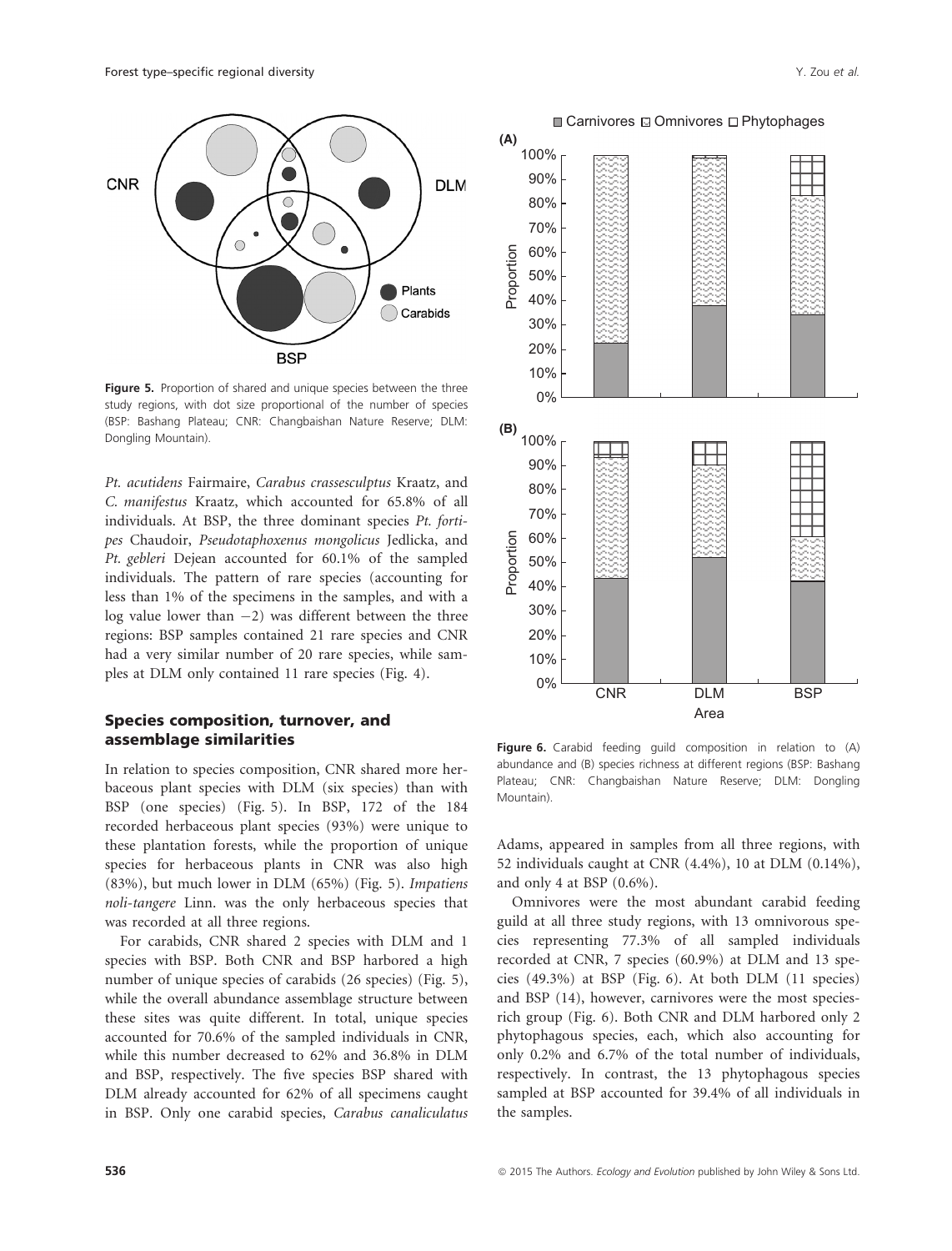

Figure 7. Nonmetric two-dimensional scaling (NMTDS) ordination plots for herbaceous plants based on the "Jaccard" (incident data) dissimilarity matrices (A, stress = 0.09), and based on the CNESS dissimilarity matrices for a minimum sample sizes  $m = 1$  for carabids (B, stress = 0.04) (BSP: Bashang Plateau; CNR: Changbaishan Nature Reserve; DLM: Dongling Mountain).

When comparing the species turnover and assemblage patterns between the three regions, herbaceous plant species composition showed three very distinctive clusters, each representing one of the study regions. Sampling plots at CNR and BSP formed two particularly tight clusters, while plots in DLM were more spread out and positioned between the CNR and BSP clusters (see Fig. 7A). Plant species in DLM had a higher  $\beta$ -diversity than in the other two regions, with an average dissimilarity value of 0.84, while the average value was 0.74 and 0.59 for BSP and CNR, respectively.

The species composition pattern for carabids again was clearly differentiated into the three study regions in the ordination diagram. In this diagram, CNR assemblages were still grouped into a denser cluster than BSP and DLM, and DLM again had the highest  $\beta$ -diversity, with assemblages again located at an intermediate position between CNR and BSP (Fig. 7B). The average dissimilarity values were 0.77, 0.64, and 0.67 for DLM, CNR, and BSP, respectively. The first axes of the NMTDS ordination plots representing the species turnover in both, herbaceous plants and carabids, were highly correlated with altitude (Pearson correlation,  $r = 0.89$  for plants and  $r = 0.92$  for carabids, respectively, with  $P \le 0.001$  in both cases).

# **Discussion**

### a-diversity

Probably the most striking finding presented in this study is the high diversity of herbaceous plant species in the plantation forests of BSP. In this region, the earliest larch plantations were planted in the late 1980s with the aim of forest habitat restoration, and since then, these forest plantations have been well protected. A few previous studies have shown that native timber plantations can increase biodiversity through the provision of opportunities for understory plant regeneration (Ashton et al. 2001; Carnevale and Montagnini 2002). This relates, for example, to increasing topsoil nutrient contents, facilitating the influx of site-sensitive tree, shrub, and herb species (Grubb 1995). Another possible reason is that trees in plantation forests at BSP are less densely planted than trees in naturally generated secondary forest (DLM) and mature forest (CNR) ecosystems. This would result in less canopy closure in the BSP forests, allowing for a higher species richness and density in understory plants (Lemenih et al. 2004) in the larch plantations. This factor might also partly explain the high species richness for carabids at BSP, as some carabid species prefer areas with open canopies (Butterfield et al. 1995; Humphrey et al. 1999; Taboada et al. 2008; Lange et al. 2014). This is also in line with findings from Europe that younger forests with less canopy closure harbor higher carabids species richness (Taboada et al. 2008).

The high diversity of herbaceous plants could additionally relate to the fact that forest plantations in BSP were established on former grassland habitats. These habitats were relatively weakly disturbed prior to plantation establishments and harbored typical, highly diverse local steppe plant assemblages, resulting in the plantations now harboring a mixture of grassland and undergrowth forest species. This is also reflected in the great similarity in carabid species composition between forests and grasslands in this region (Liu et al. 2012). The observed high diversity of carabids could accordingly be contributed to the high diversity of herbaceous plants in BSP, which is likely to result in a wide range of microclimatic conditions and humus layer depths as well as a very heterogeneous vegetation structure, hence providing suitable habitats for a wide range of ground-dwelling invertebrates (Carnus et al. 2006).

### Species composition and turnover patterns

In spite of the substantial geographical distance, elevational and local climatic differences between the three study regions, there is still some overlap in herbaceous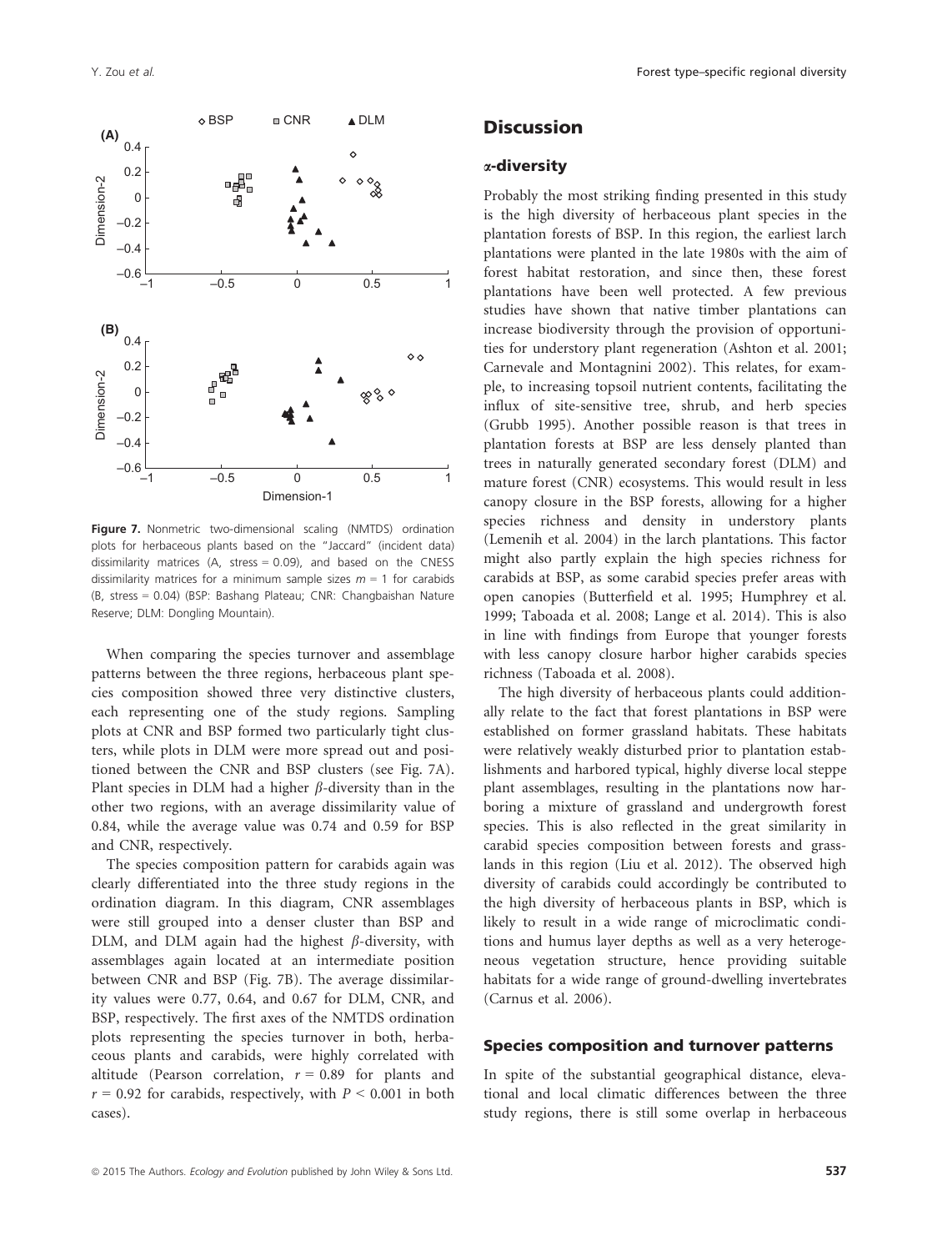plant and insect species. Interestingly, most species of carabids shared between CNR and DLM were nondominant species. The proportion of unique species in BSP (78.8%) did not differ much from that at CNR (86.7%), but the abundance of the unique species in BSP was very low in comparison with the other two regions. This results from the dominant carabid species at BSP also occurring at DLM. Plantation forests have previously been identified as potential habitats of endangered species, such as Holcaspis brevicula Butcher recorded in New Zealand pine plantation forests (Brockerhoff et al. 2005), and three nationally spare species in the genera Trechus and Pterostichus in pine and spruce plantation forests in Britain (Jukes et al. 2001). It can therefore be speculated that plantation forests in BSP might also potentially sustain suitable habitats for rare species of carabids, although the knowledge base for ground beetles in China is insufficient for a detailed evaluation of the occurrence patterns of nationally or regionally rare species or to assign a threat status to the vast majority of Chinese carabids. Nevertheless, for the plantations on degraded steppe environments at BSP, phytophagous beetles are likely to have remained in the open forests. These species might be in particular danger because of the negative effect of increasing canopy closure (Butterfield et al. 1995; Jukes et al. 2001; Taboada et al. 2008) with the increase in forest age. At the same time, the mature forests at CNR harbor the highest number of carabid forest specialist species, indicating that these forests might provide unique food resources and microclimatic conditions for carabid specialists, which illustrates the special conservation significance of these mature forests.

In relation to turnover patterns, the high turnover rates observed between some of the secondary forest plots on Dongling Mountain for both beetles and plants are likely to reflect the different habitat conditions encountered in the three distinct forest types investigated in this region. This variation between individual plots contrasts with the much finer microhabitat mosaics encountered in the mature mixed forests on Changbai Mountain and with the more homogeneous habitat conditions encountered under planted larch forests. It is nonetheless noteworthy that particularly the ground beetle assemblages appear to be differentiated so distinctly, despite all plots being situated within relatively close vicinity to each other and connected by uninterrupted forest habitats. This underlines the sensitivity of both the local ground beetle species pool and of the understory plants to the subtle differences in environmental conditions between the investigated broadleaved forest habitats. This also underlines the importance of tree species choice (here of larch) in the large-scale afforestation programs across China, which will have severe implications for the assemblage structure and biodiversity encountered in the resulting plantation forest habitats.

The difference in species assemblages of carabid beetles also reflects differences in function and services of the three forest regions. Due to the high diversity of herbaceous plants at BSP, it is unsurprising that phytophagous carabids account for a higher proportion of species in comparison with the other two regions. Previous studies have reported positive relationship between the abundance of phytophagous carabids and plant species richness (Harvey et al. 2008), as high plant diversity can potentially provide more food resources for those herbivore species (Haddad et al. 2001). The high proportion of phytophagous carabids at BSP is furthermore in line with this forest being the least mature, and the high overall species richness cannot be taken as indicative of ecosystem stability in this plantation region. In relation to the classification of phytophagous species, it should be pointed out that 10 of the 13 species at BSP classed as phytophagous were of the genus Harpalus. Members of this genus were classified as phytophages according to Harvey et al. (2008), while other studies have also classified them as omnivores (ElSayed and Nakamura 2010).

The high proportion of predators in contrast to phytophages is seen as indicative of a more complex food web structure commonly linked to mature, stable ecosystems. The mature forest of CNR contains substantial, varying amounts of litter and woody debris that might harbor abundant prey species (Negro et al. 2014), hence supporting a higher proportion of predatory carabids. In CNR, carabid assemblages were composed chiefly of carnivores and omnivores, reflecting the stable, mature ecosystems in this region. In terms of their overall ecosystem function, carabids at DLM and particularly at CNR therefore occupy potentially higher trophic levels than the species encountered at BSP. At the latter site, the carabid assemblages can directly impact on the vegetation composition due to herbivore pressures on plant species, whereas in the other regions, the assemblages will more efficiently fulfill pest control functions relating to insects and other invertebrate species.

# Conclusion

Our study regions all harbored relatively high levels of  $\alpha$ diversity for carabid beetles in comparison with temperate forests in Europe (e.g., Avgın 2006; Skalski et al. 2011), suggesting a high conservation value of the forests in the wider region. It should also be noted in this regard that criticism raised about China's plantations causing an overall decrease of species diversity primarily in the vegetation (e.g., Cao 2008; Cao et al. 2010a) was chiefly focused on fast-growing, water-inefficiency Populus spp.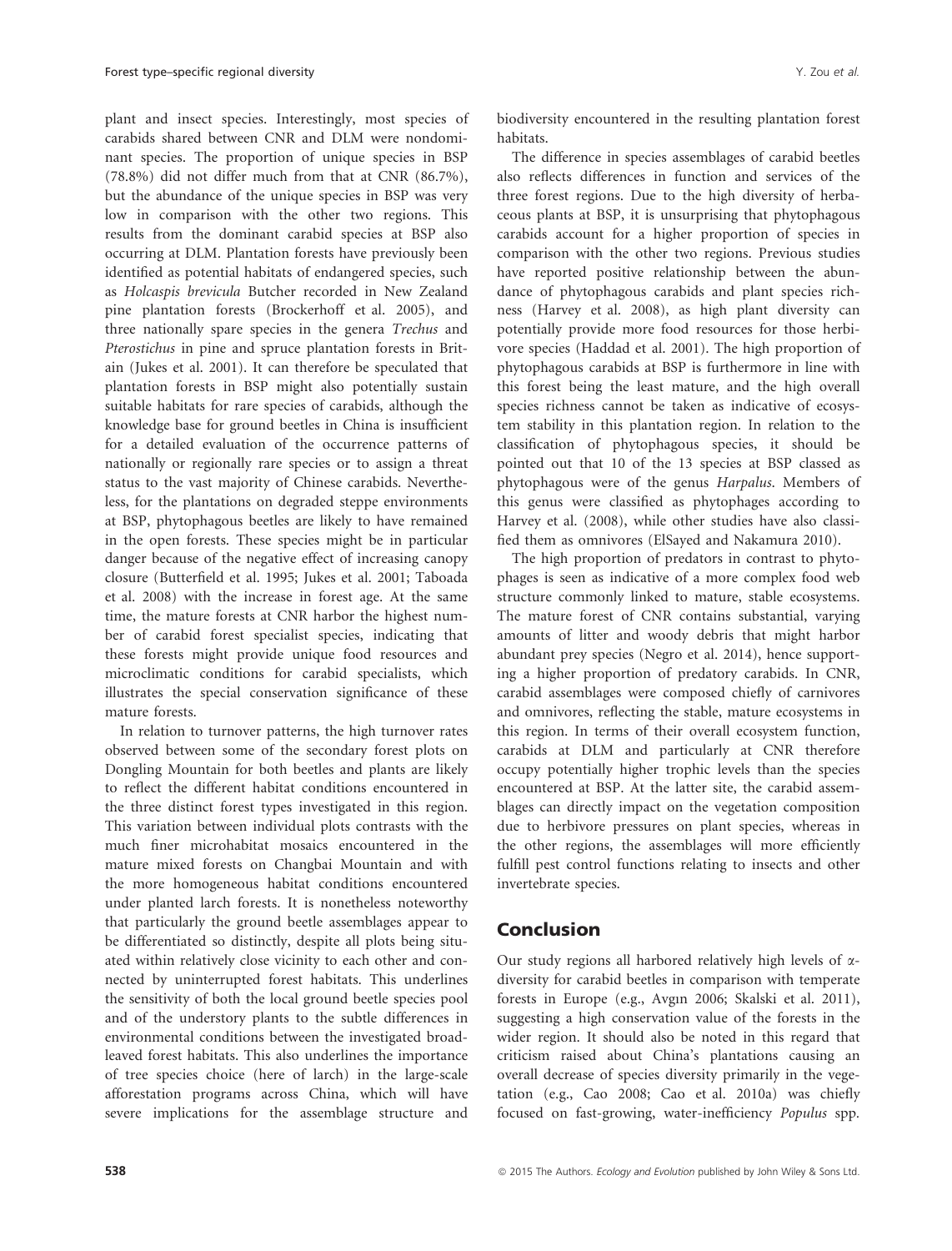plantations. For conservative purposes, different choices of tree species used in plantations commonly result in very different ecological outcomes for forest ecosystem communities. Our results indicate that the wide range of protected larch plantation forests in northern China might potentially be of considerable conservation value, not only for vegetation restoration and in preventing soil erosion and land degradation, but also in sustaining high biodiversity levels for ground-dwelling arthropods such as carabids. Nonetheless, it should be noted that high diversity in itself is insufficient in indicating a "good" forest ecosystem, as species composition also requires consideration. The few remaining large mature forests in temperate China such as that studied at the CNR can potentially provide crucial source areas for a high proportion of predatory carabid species, indicating a well-developed, complex ecosystem. Therefore, China's remnant mature forests require specific conservation attention.

# Acknowledgments

This study was financially supported by the National Natural Science Foundation of China (31270478 and 41271198), the "111 Program" of the Bureau of China Foreign Experts and the Ministry of Education (2008- B08044). We are grateful for the help from Professor Liang Hongbin, Dr., Shi Hongliang, and Liu Ye from Institute of Zoology in carabid identification. We thank Dr. Bai Fan and Dr. Liu Haifeng for their help with vegetation survey. We also thank students from China Agricultural University and Minzu University of China for their help in sampling carabids.

# Conflict of Interest

None declared.

#### References

- Ashton, M. S., C. Gunatilleke, B. Singhakumara, and I. Gunatilleke. 2001. Restoration pathways for rain forest in southwest Sri Lanka: a review of concepts and models. For. Ecol. Manage. 154:409–430.
- Avgın, S. S. 2006. Distribution and diversity of ground beetles in Baskonus mountain National Park of Turkey. J. Environ. Biol. 27:515–521.
- Axmacher, J. C., Y. Liu, C. Wang, L. Li, and Z. Yu. 2011. Spatial  $\alpha$ -diversity patterns of diverse insect taxa in Northern China: Lessons for biodiversity conservation. Biol. Conserv. 144:2362–2368.
- Barbaro, L., L. Pontcharraud, F. Vetillard, D. Guyon, and H. Jactel. 2005. Comparative responses of bird, carabid, and spider assemblages to stand and landscape diversity

in maritime pine plantation forests. Ecoscience 12:110–121.

- Barlow, J., T. A. Gardner, I. S. Araujo, T. C. Avila-Pires, A. B. Bonaldo, J. E. Costa, et al. 2007a. Quantifying the biodiversity value of tropical primary, secondary, and plantation forests. Proc. Natl Acad. Sci. USA 104: 18555–18560.
- Barlow, J., W. L. Overal, I. S. Araujo, T. A. Gardner, and C. A. Peres. 2007b. The value of primary, secondary and plantation forests for fruit-feeding butterflies in the Brazilian Amazon. J. Appl. Ecol. 44:1001–1012.
- Bass, J. O. J. 2004. More trees in the tropics. Area 36:19–32.
- Brockerhoff, E. G., C. E. Ecroyd, and E. R. Langer. 2001. Biodiversity in New Zealand plantation forests: policy trends, incentives, and the state of our knowledge. N. Z. J. For. 46:31–37.
- Brockerhoff, E. G., L. A. Berndt, and H. Jactel. 2005. Role of exotic pine forests in the conservation of the critically endangered New Zealand ground beetle Holcaspis brevicula (Coleoptera: Carabidae). N. Z. J. Ecol. 29:37–43.
- Brockerhoff, E. G., H. Jactel, J. A. Parrotta, C. P. Quine, and J. Sayer. 2008. Plantation forests and biodiversity: oxymoron or opportunity? Biodivers. Conserv. 17:925–951.
- Butterfield, J., M. Luff, M. Baines, and M. Eyre. 1995. Carabid beetle communities as indicators of conservation potential in upland forests. For. Ecol. Manage. 79:63–77.
- Cao, S. 2008. Why large-scale afforestation efforts in China have failed to solve the desertification problem. Environ. Sci. Technol. 42:1826–1831.
- Cao, S. 2011. Impact of China's large-scale ecological restoration program on the environment and society in arid and semiarid areas of China: achievements, problems, synthesis, and applications. Crit. Rev. Environ. Sci. Technol. 41:317–335.
- Cao, S., T. Tian, L. Chen, X. Dong, X. Yu, and G. Wang. 2010a. Damage caused to the environment by reforestation policies in arid and semi-arid areas of China. Ambio 39:279–283.
- Cao, S., G. Wang, and L. Chen. 2010b. Questionable value of planting thirsty trees in dry regions. Nature 465:31.
- Carnevale, N. J., and F. Montagnini. 2002. Facilitating regeneration of secondary forests with the use of mixed and pure plantations of indigenous tree species. For. Ecol. Manage. 163:217–227.
- Carnus, J.-M., J. Parrotta, E. Brockerhoff, M. Arbez, H. Jactel, A. Kremer, et al. 2006. Planted forests and biodiversity. J. Forest. 104:65–77.
- Chazdon, R. L., C. A. Peres, D. Dent, D. Sheil, A. E. Lugo, D. Lamb, et al. 2009. The potential for species conservation in tropical secondary forests. Conserv. Biol. 23:1406–1417.
- Chen, L. Z., X. C. Bao, and C. G. Li. 1964. Major forests in various vertical zones on northern slope of Changbai Mountains of Jilin Province. Acta Phytoecologica et Geobotanica Sinica 2:207–225.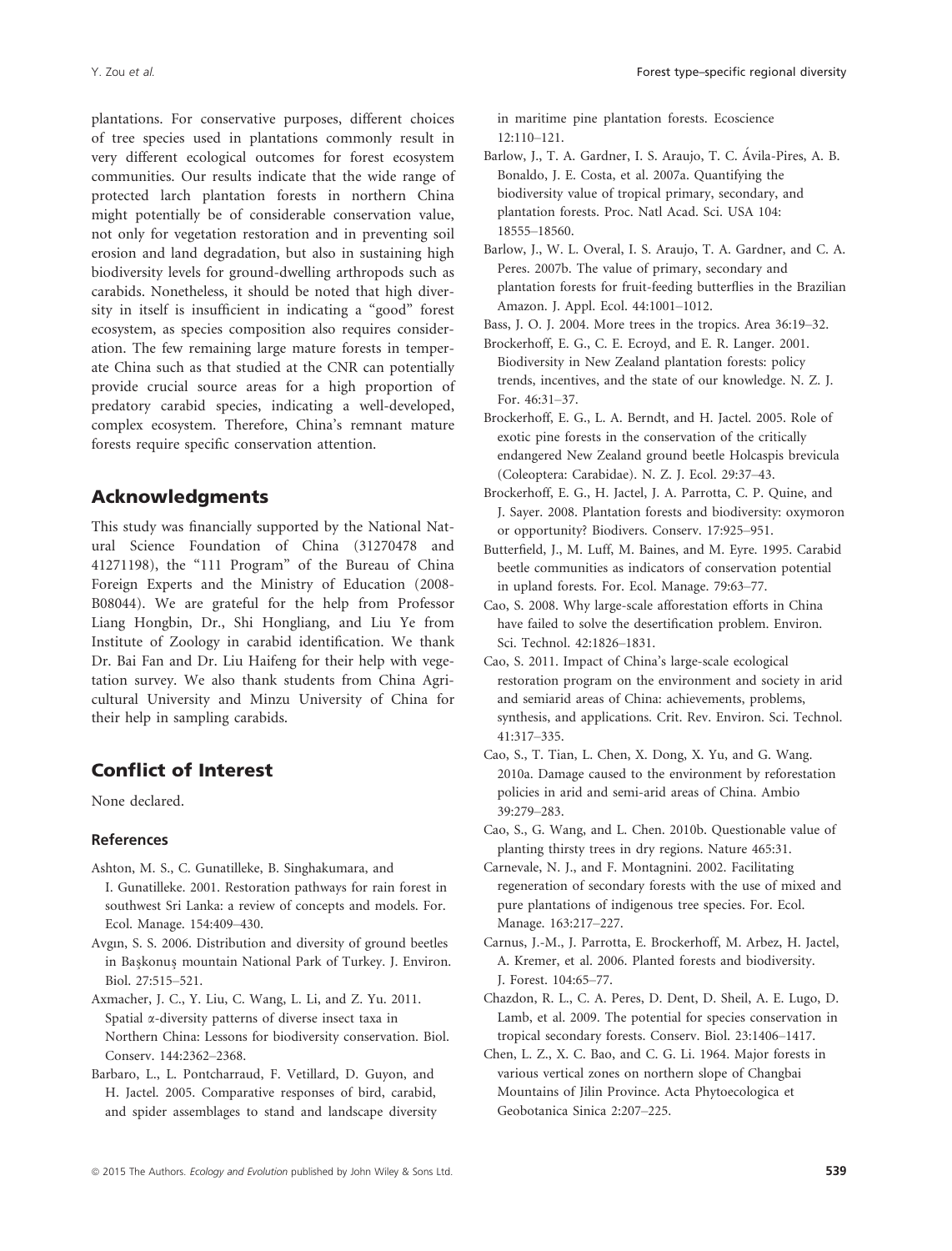Chinese State Forestry Bureau. 2011. China forest resource report – the seventh national forest resources inventory. China Forestry Press, Beijing.

Colwell, R. K., A. Chao, N. J. Gotelli, S.-Y. Lin, C. X. Mao, R. L. Chazdon, et al. 2012. Models and estimators linking individual-based and sample-based rarefaction, extrapolation and comparison of assemblages. J. Plant Ecol. 5:3–21.

Elek, Z., T. Magura, and B. Tóthmérész. 2001. Impacts of non-native Norway spruce plantation on abundance and species richness of ground beetles (Coleoptera: Carabidae). Web Ecol. 2:32–37.

ElSayed, W., and K. Nakamura. 2010. Abundance, diversity and distribution of the ground beetles (Coleoptera: Carabidae) in a satoyama valley in Kanazawa, Japan, with special reference to the body size and feeding categories. Far East. Entomol. 205:1–19.

FAO. 2006. Global Forest Resources Assessment 2005 Chapter 8: Progress towards sustainable forest, FAO Forestry Paper 147.

Fiedler, K., and C. Truxa. 2012. Species richness measures fail in resolving diversity patterns of speciose forest moth assemblages. Biodivers. Conserv. 21:2499–2508.

Finch, O. D. 2005. Evaluation of mature conifer plantations as secondary habitat for epigeic forest arthropods (Coleoptera: Carabidae; Araneae). For. Ecol. Manage. 204:21–34.

Gallagher, E. D. 1998. Compah96. [http://www.es.umb.edu./](http://www.es.umb.edu./faculty/edg/files/pub/COMPAH.EXE) [faculty/edg/files/pub/COMPAH.EXE](http://www.es.umb.edu./faculty/edg/files/pub/COMPAH.EXE) 01 September 2013.

Gibson, L., T. M. Lee, L. P. Koh, B. W. Brook, T. A. Gardner, J. Barlow, et al. 2011. Primary forests are irreplaceable for sustaining tropical biodiversity. Nature 478:378–381.

Grubb, P. J. 1995. Mineral nutrition and soil fertility in tropical rain forests. Pp. 308–330 in A. E. Lugo, C. Lowe, eds. Tropical forests: management and ecology, Springer, New York.

Haddad, N. M., D. Tilman, J. Haarstad, M. Ritchie, and J. M. H. Knops. 2001. Contrasting effects of plant richness and composition on insect communities: a field experiment. Am. Nat. 158:17–35.

Hartley, M. J. 2002. Rationale and methods for conserving biodiversity in plantation forests. For. Ecol. Manage. 155:81–95.

Harvey, J. A., W. H. van der Putten, H. Turin, R. Wagenaar, and T. M. Bezemer. 2008. Effects of changes in plant species richness and community traits on carabid assemblages and feeding guilds. Agric. Ecosyst. Environ. 127:100–106.

Hering, D., and H. Plachter. 1997. Riparian ground beetles (Coeloptera, Carabidae) preying on aquatic invertebrates: a feeding strategy in alpine floodplains. Oecologia 111:261–270.

Humphrey, J. W., C. Hawes, A. J. Peace, R. Ferris-Kaan, and M. R. Jukes. 1999. Relationships between insect diversity and habitat characteristics in plantation forests. For. Ecol. Manage. 113:11–21.

Hurlbert, A. H. 2004. Species–energy relationships and habitat complexity in bird communities. Ecol. Lett. 7:714–720.

Jukes, M. R., A. J. Peace, and R. Ferris. 2001. Carabid beetle communities associated with coniferous plantations in Britain: the influence of site, ground vegetation and stand structure. For. Ecol. Manage. 148:271–286.

Karen, M., J. O'Halloran, J. Breen, P. Giller, J. Pithon, and T. Kelly. 2008. Distribution and composition of carabid beetle (Coleoptera, Carabidae) communities across the plantation forest cycle—Implications for management. For. Ecol. Manage. 256:624–632.

Klimaszewski, J., D. W. Langor, T. T. Work, G. Pelletier, H. E. J. Hammond, and C. Germain. 2005. The effects of patch harvesting and site preparation on ground beetles (Coleoptera, Carabidae) in yellow birch dominated forests of southeastern Quebec. Can. J. For. Res. 35:2616–2628.

Koivula, M. 2002. Alternative harvesting methods and boreal carabid beetles (Coleoptera, Carabidae). For. Ecol. Manage. 167:103–121.

Lange, M., M. Türke, E. Pašalić, S. Boch, D. Hessenmöller, J. Müller, et al. 2014. Effects of forest management on ground-dwelling beetles (Coleoptera; Carabidae, Staphylinidae) in Central Europe are mainly mediated by changes in forest structure. For. Ecol. Manage. 329:166–176.

Lawton, J. H., D. E. Bignell, B. Bolton, G. F. Bloemers, P. Eggleton, P. M. Hammond, et al. 1998. Biodiversity inventories, indicator taxa and effects of habitat modification in tropical forest. Nature 391:72–76.

Lemenih, M., T. Gidyelew, and D. Teketay. 2004. Effects of canopy cover and understory environment of tree plantations on richness, density and size of colonizing woody species in southern Ethiopia. For. Ecol. Manage. 194:1–10.

Li, W. 2004. Degradation and restoration of forest ecosystems in China. For. Ecol. Manage. 201:33–41.

Liu, J. G., S. X. Li, Z. Y. Ouyang, C. Tam, and X. D. Chen. 2008. Ecological and socioeconomic effects of China's policies for ecosystem services. Proc. Natl Acad. Sci. USA 105:9477–9482.

Liu, Y., J. C. Axmacher, C. Wang, L. Li, and Z. Yu. 2012. Ground Beetle (Coleoptera: Carabidae) assemblages of restored semi-natural habitats and intensively cultivated fields in Northern China. Restor. Ecol. 20:234–239.

Lopez-Barrera, F., A. Newton, and R. Manson. 2005. Edge effects in a tropical montane forest mosaic: experimental tests of post-dispersal acorn removal. Ecol. Res. 20:31–40.

Lövei, G. L., T. Magura, B. Tóthmérész, and V. Ködöböcz. 2006. The influence of matrix and edges on species richness patterns of ground beetles (Coleoptera: Carabidae) in habitat islands. Glob. Ecol. Biogeogr. 15:283–289.

Maeto, K., S. Sato, and H. Miyata. 2002. Species diversity of longicorn beetles in humid warm-temperate forests: the impact of forest management practices on old-growth forest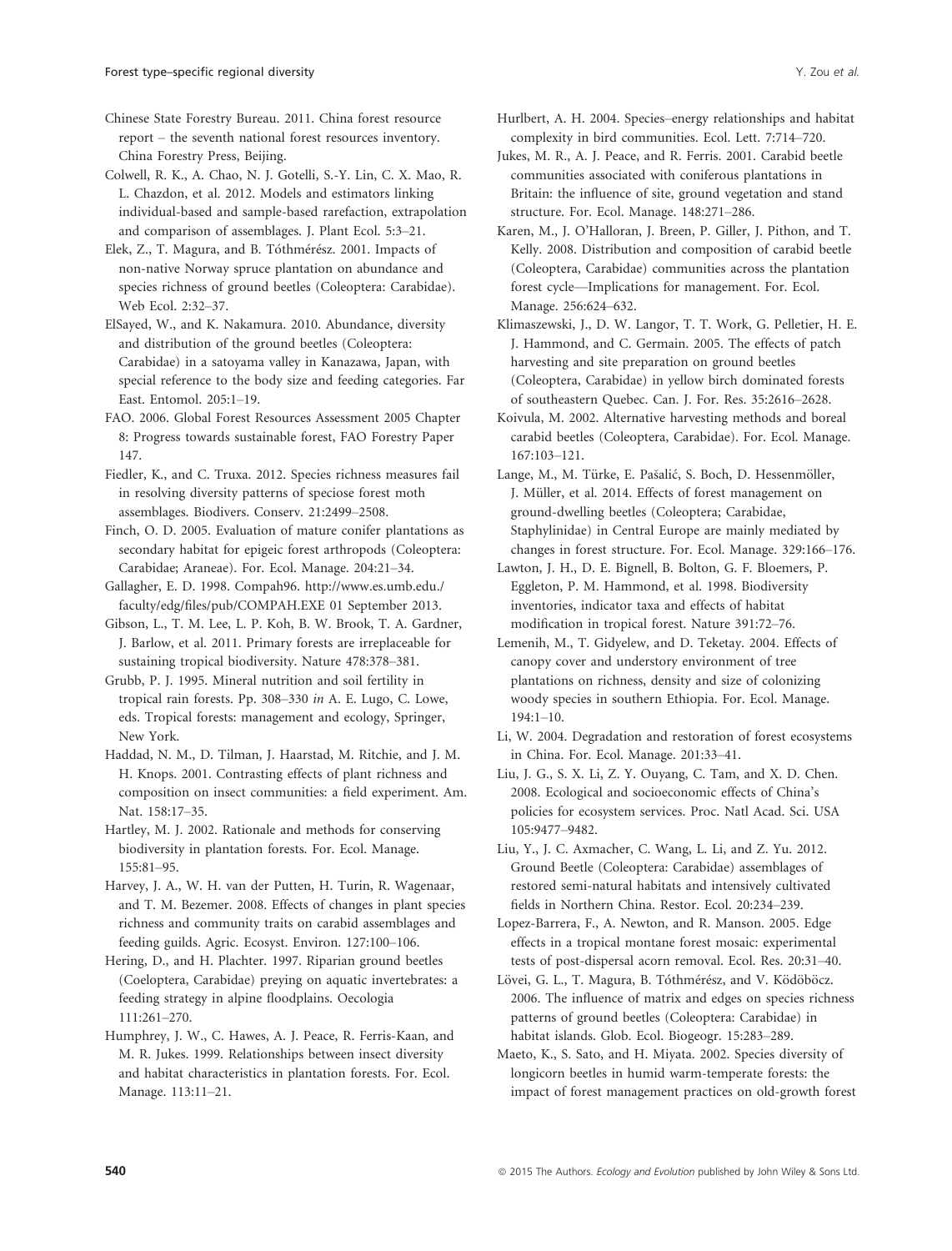species in southwestern Japan. Biodivers. Conserv. 11:1919–1937.

Magura, T., B. Tothmeresz, and Z. Bordan. 2000. Effects of nature management practice on carabid assemblages (Coleoptera: Carabidae) in a non-native plantation. Biol. Conserv. 93:95–102.

Magura, T., V. Ködöböcz, and B. Tóthmérész. 2001. Effects of habitat fragmentation on carabids in forest patches. J. Biogeogr. 28:129–138.

Magurran, A. E. 1988. Ecological diversity and its measurement. Princeton Univ. Press, Princeton, NJ.

Makino, S. I., H. Goto, M. Hasegawa, K. Okabe, H. Tanaka, T. Inoue, et al. 2007. Degradation of longicorn beetle (Coleoptera, Cerambycidae, Disteniidae) fauna caused by conversion from broad-leaved to man-made conifer stands of Cryptomeria japonica (Taxodiaceae) in central Japan. Ecol. Res. 22:372–381.

Meng, L.-Z., K. Martin, A. Weigel, and J.-X. Liu. 2012. Impact of rubber plantation on carabid beetle communities and species distribution in a changing tropical landscape (southern Yunnan, China). J. Insect Conserv. 16:423–432.

Negro, M., G. Vacchiano, R. Berretti, D. E. Chamberlain, C. Palestrini, R. Motta, et al. 2014. Effects of forest management on ground beetle diversity in alpine beech (Fagus sylvatica L.) stands. For. Ecol. Manage. 328:300–309.

Oelbermann, K., and S. Scheu. 2010. Trophic guilds of generalist feeders in soil animal communities as indicated by stable isotope analysis (15N/14N). Bull. Entomol. Res. 100:511–520.

Oksanen, J., F. G. Blanchet, R. Kindt, P. Legendre, P. Minchin, R. O'Hara, et al. 2012. vegan: Community Ecology Package R package version 2.0-3.

Olszewski, T. D. 2004. A unified mathematical framework for the measurement of richness and evenness within and among multiple communities. Oikos 104:377–387.

Pardini, R., D. Faria, G. M. Accacio, R. R. Laps, E. Mariano-Neto, M. L. B. Paciencia, et al. 2009. The challenge of maintaining Atlantic forest biodiversity: a multi-taxa conservation assessment of specialist and generalist species in an agro-forestry mosaic in southern Bahia. Biol. Conserv. 142:1178–1190.

R Development Core Team. 2011. R: a language and environment for statistical computing. R Foundation for Statistical Computing, Vienna.

Rainio, J., and J. Niemelä. 2006. Comparison of carabid beetle (Coleoptera: Carabidae) occurrence in rain forest and human-modified sites in south-eastern Madagascar. J. Insect Conserv. 10:219–228.

Ruiz-Benito, P., L. Gómez-Aparicio, and M. A. Zavala. 2012. Large-scale assessment of regeneration and diversity in Mediterranean planted pine forests along ecological gradients. Divers. Distrib. 18:1092–1106.

Sang, W. 2004. Modelling changes of a deciduous broad-leaved forest in warm temperate zone of China. Acta Ecol. Sin. 6:1194–1198.

Sang, W., and F. Bai. 2009. Vascular diversity patterns of forest ecosystem before and after a 43-year interval under changing climate conditions in the Changbaishan Nature Reserve, northeastern China. Plant Ecol. 201:115–130.

Sayer, J., U. Chokkalingam, and J. Poulsen. 2004. The restoration of forest biodiversity and ecological values. For. Ecol. Manage. 201:3–11.

Skalski, T., R. Kędzior, W. Maciejowski, and A. Kacprzak. 2011. Soil and habitat preferences of ground beetles (Coleoptera, Carabidae) in natural mountain landscape. Baltic J. Coleopterol. 11:105–115.

Taboada, A., D. J. Kotze, R. Tarrega, and J. M. Salgado. 2008. Carabids of differently aged reforested pinewoods and a natural pine forest in a historically modified landscape. Basic Appl. Ecol. 9:161–171.

Tuomisto, H. 2010. A diversity of beta diversities: straightening up a concept gone awry. Part 1. Defining beta diversity as a function of alpha and gamma diversity. Ecography 33:2–22.

Ulyshen, M., J. Hanula, S. Horn, J. Kilgo, and C. Moorman. 2006. The response of ground beetles (Coleoptera: Carabidae) to selection cutting in a south Carolina Bottomland Hardwood Forest. Biodivers. Conserv. 15:261–274.

Wang, G., J. L. Innes, J. Lei, S. Dai, and S. W. Wu. 2007. China's forestry reforms. Science 318:1556.

Warren-Thomas, E., Y. Zou, L. Dong, X. Yao, M. Yang, X. Zhang, et al. 2014. Ground beetle assemblages in Beijing's new mountain forests. For. Ecol. Manage. 334:369–376.

Whittaker, R. H. 1960. Vegetation of the Siskiyou mountains, Oregon and California. Ecol. Monogr. 30:279–338.

Xu, J. 2011. China's new forests aren't as green as they seem. Nature 477:371.

Xu, W., X. He, W. Chen, and C. Liu. 2004. Characteristics and succession rules of vegetation types in Changbai Mountain. Chin. J. Ecol. 23:162–174.

Yu, X. D., H. Z. Zhou, and T. H. Luo. 2002. Distribution patterns and their seasonal changes of Carabus beetles in Dongling Mountain region near Beijing. Acta Ecol. Sin. 10:1724–1733.

Yu, X., T. Luo, and H. Zhou. 2006. Habitat associations and seasonal activity of carabid beetles (Coleoptera: Carabidae) in Dongling Mountain, North China. Entomol. Fenn. 17:174.

Yu, X. D., T.-H. Luo, and H.-Z. Zhou. 2010. Distribution of ground-dwelling beetle assemblages (Coleoptera) across ecotones between natural oak forests and mature pine plantations in North China. J. Insect Conserv. 14:617–626.

Zhang, S. X., ed. 2007. The vegetation map of People's Republic of China (1:100,000). Geological Publishing House, Beijing.